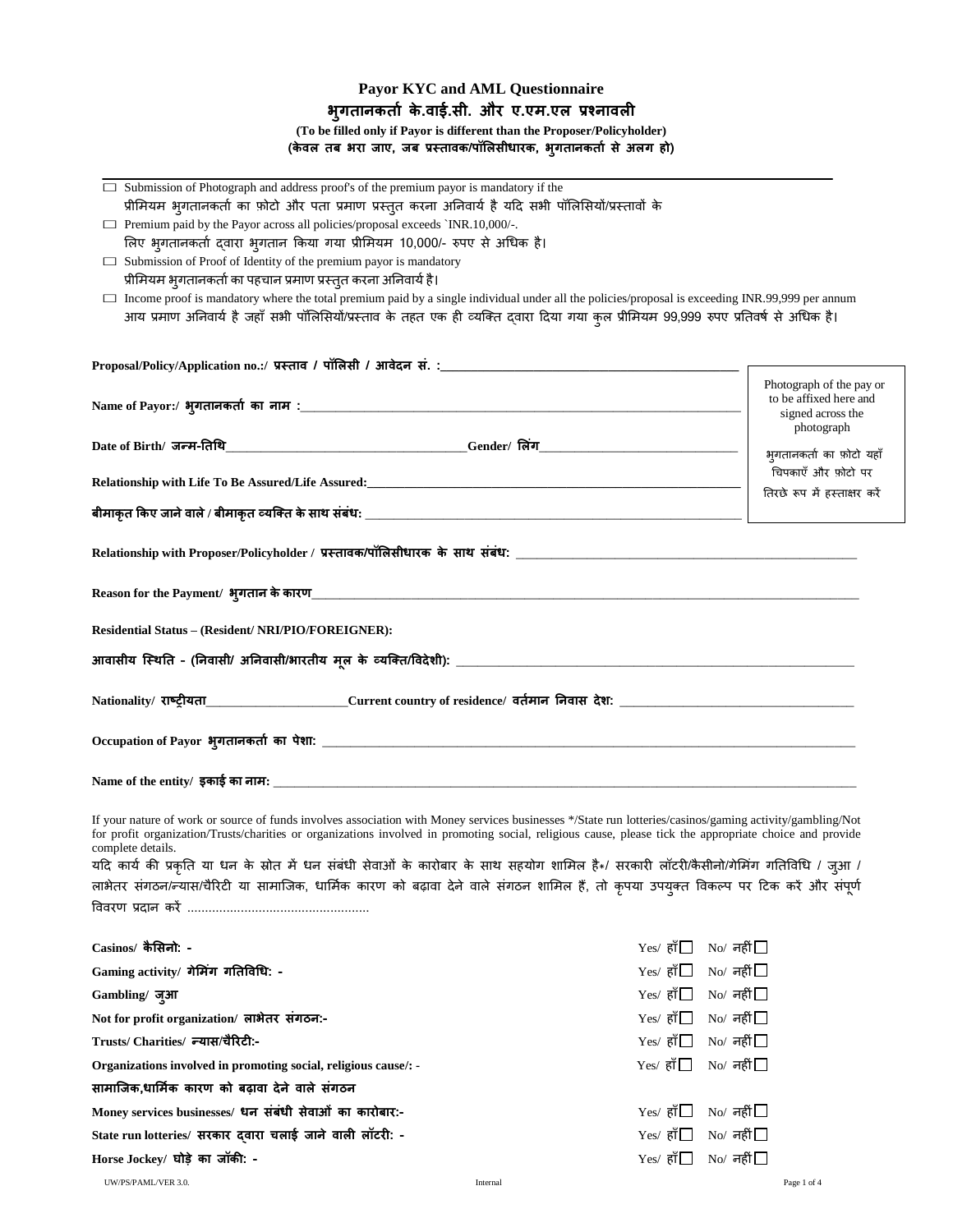**If you have ticked "yes" for any of the options above, please provide the complete details**, **यदद आपने ऊपर ककसी ववकल्प के ललए "हााँ" दटक ककया है, तो कृपया सपं णू ा वववरण प्रदान करें**,

\* Money service businesses are entities/ proprietorship concerns offering services involving currency exchange/dealer/exchange house/third party payment processors/payment/collection agents etc which are not registered as banks.

..………………………………………………………………………………………………………………………………………………………………….

\* धन संबंधी सेवा कारोबार,मुद्रा-विनिमय / डीलर / विनिमय गृह /तृतीय पक्ष भृगतान संसाधक/भृगतान / संग्रह एजेंट आदि को शामिल करने वाली सेवाओं की पेशकश करने वाली संस्थाएँ / स्वामित्व प्रतिष्ठान हैं, जो बैंकों के रूप में पंजीकृत नहीं हैं।

**Pan Card no (Pan card to be attached if the insurance premium aggregating Rs.50, 000 or more In case if there is no PAN Card, please submit Form 60/61 ) पैन कार्ा सं. (पैन कार्ा संलग्न ककया जाए यदद बीमा प्रीलमयम 50,000 रुपये या अथधक हो ।**

# **अगर कोई पैन कार्ा नहीं है, तो कृपया फॉमा 60/61 प्रस्तुत करें)**

Are you a politically exposed person (PEP)? \* PEPs are individuals who are or have been associated with a political party/politician or holding any senior role in any ministry/government/state owned enterprises / judicial body / military/police in India or abroad or those individuals who have any close family members or associates in the said capacity. **Yes / NO (If yes, please provide details)**

**तया आप राजनीततक रूप से उजागर व्यक्तत (पीईपी) ह?ैं \*पी.ई.पी.** ऐसे व्यक्तत हैंज़ो ककसी राजनीततक िि/राजनीततज्ञ के साथ संबद्ध हैंया संबद्ध थे या भारत अथवा विदेश में किसी मंत्रालय / सरकार / राज्यके स्वामित्व वाले उद्यमों / न्यायिक निकाय / सैन्य / पुलिस में किसी वरिष्ठ भूमिका में पििारी हैंया उस क्षमता में उनका क़ोई पररवार का क़रीबी सिस्य या सहय़ोगी है। **हााँ / नहीं (यदद हााँ, तो कृपया वववरण प्रदान करें)**

….………………………………………………………………………………………………………………………………………………………………..

### **Proof of Identity/ पहचान प्रमाण:**

Passport/ पासपोर्ट Driving License /ड्राइविंग लाइसेंस PAN Card/ पैन कार्ड Voters ID/ मतदाता पहचान-पत्र Letter from any Recognized Public Authority/ किसी मान्यता प्राप्त सार्वजनिक प्राधिकरण से पत्र $\Box$  Certification by Bank/ बैंक दवारा प्रमाणीकरण  $\Box$  Insurers Employee  $\text{certification/}\n$  बीमाकर्ता कर्मचारी प्रमाणन $\Box$  others (Please Specify)/ अन्य (निर्दिष्ट करें)\_

## **Current Address : ( please mention the address as well as type of address proof attached) वतामान पता : (कृपया पता और संलग्न पता प्रमाण प्रकार का भी उल्लेख करें)**

 $\rm Passport/$  पासपोर्ट $\Box$  Driving License/ ड्राइविंग लाइसेंस $\Box$  Ration Card/ राशन कार्ड  $\Box$  Employer certificate/ नियोजक प्रमाण-पत्र  $\Box$  Telephone bill (Not older than 6 months)/ टेलीफ़ोन बिल (6 महीने से ज़्यादा पुराना न हो) Lease agreement with Rent receipt not older than 3 months/ लीज़ एग्रिमेंट किराये की रसीद के साथ, जो 3 महीने से ज़्यादा प्**रानी न हो** $\Box$  **Letter from any Recognized** Public Authority/ किसी मान्यता प्राप्त सार्वजनिक प्राधिकरण से पत्र $\Box$  Bank account statement (Not older than 6 months)/ बैंक खाता विवरणी (जो 6 महीने से ज़्यादा पुरानी न हो)  $\Box$  Electricity Bill/ बिजली का बिल $\Box$  Certification by Bank/ बैंक द्वारा प्रमाणीकरण $\Box$  Others (Please Specify)/ अन्य (निर्दिष्ट करें)\_

#### **Permanent Address :(Please mention the address as well as type of address proof attached)**

**स्िाई पता : (कृपया पता और सलं ग्न पता प्रमाण प्रकार का भी उल्लेख करें)**

## $\mathop{\mathbf{Same}}\nolimits$  as above/ उपर्युक्त के समान ही  $\Box$

Passport/ पासपोर्ट□ Driving License/ ड्राइविंग लाइसेंस□ Ration Card/ राशन कार्ड□ Employer certificate/ नियोजक प्रमाण-पत्र□ Telephone bill (Not older than 6 months)/ टेलीफ़ोन बिल (6 महीने से ज़्यादा पुराना न हो) $\Box$  Lease agreement with Rent receipt not older than 3 months/ लीज़ एग्रिमेंट किराये की रसीद के साथ, जो 3 महीने से ज़्यादा प्**रानी न हो** $\Box$ **Letter from any Recognized** Public Authority/किसी मान्यता प्राप्त सार्वजनिक प्राधिकरण से पत्र $\Box$  Bank account statement (Not older than 6 months)/ बैंक खाता विवरणी (जो 6 महीने से ज़्यादा प्**रानी न हो)** $\Box$  **Electricity Bill**/ बिजली का बिल $\Box$  Certification by Bank/ बैंक दवारा प्रमाणीकरण $\Box$  Others (Please Specify)/ अन्य (निर्दिष्ट करें)\_

### **Income Proof / आय संबंधी प्रमाण**

#### **Standard/ मानक**

ITR  $\Box$  IT-assessment Order  $\Box$  Form 16  $\Box$  Pay slip  $\Box$  Others (Please Specify) आईटीआर  $\Box$ आय-कर मूल्यांकन आदेश  $\Box$  फ़ार्म 16  $\Box$  वेतन पर्ची  $\Box$  अन्य (निर्दिष्ट करें)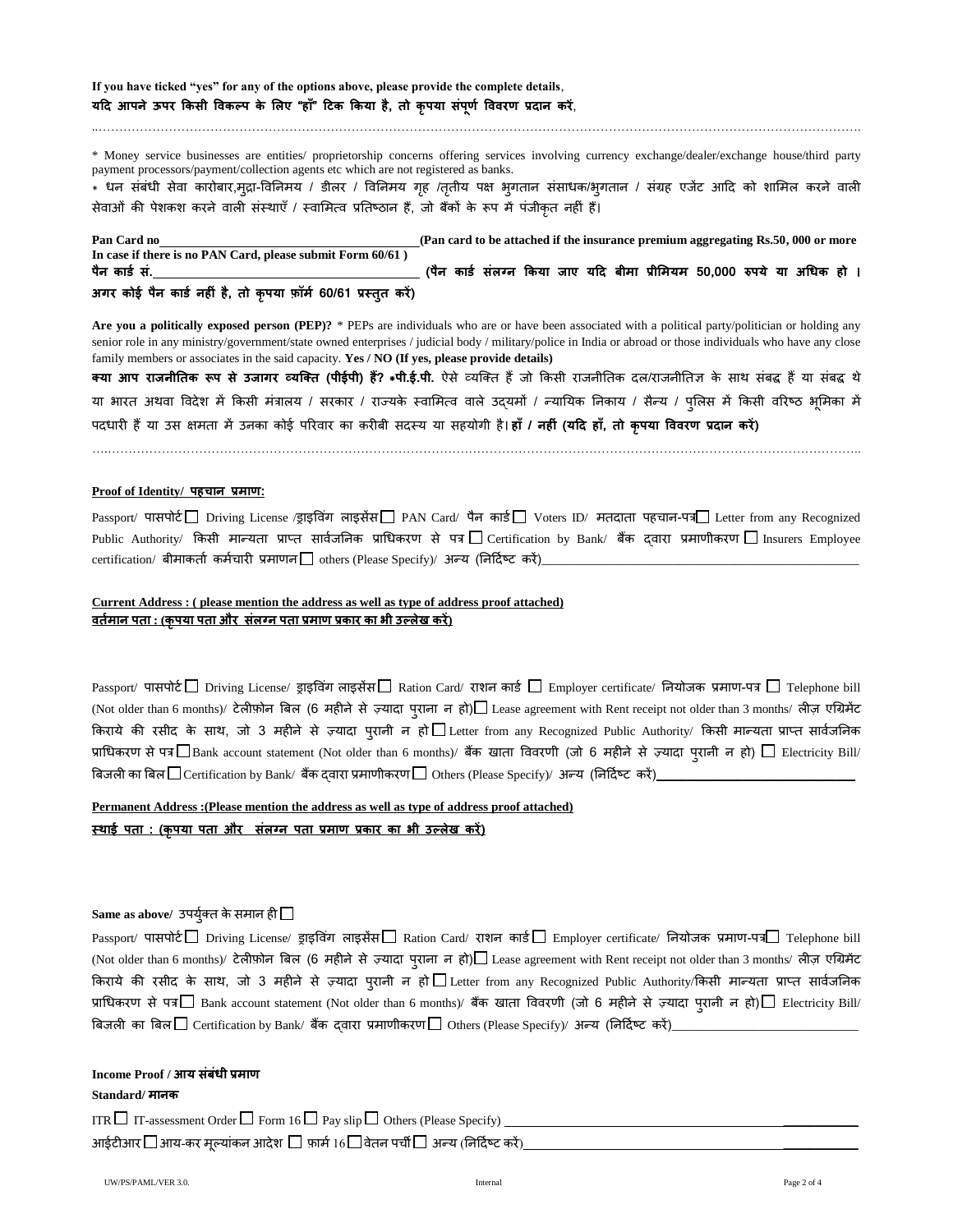### **Non Standard / गैर-मानक**

Chartered Accountants Certificate  $\Box$  Agricultural Income Certificate  $\Box$  Agricultural Land details and Income assessments  $\Box$  Bank Cash-flows statements  $\Box$  Pass-book  $\Box$  Others (Please Specify)

|                       |  |  |  |  |  |  | सनदी लेखाकार प्रमाण-पत्र $\Box$ कृषि आय प्रमाण-पत्र $\Box$ कृषि भूमि विवरण और आय-कर मूल्यांकन $\Box$ बैंक नकदी-प्रवाह विवरणियाँ $\Box$ पास-बुक $\Box$ |  |
|-----------------------|--|--|--|--|--|--|-------------------------------------------------------------------------------------------------------------------------------------------------------|--|
| अन्य (निर्दिष्ट करें) |  |  |  |  |  |  |                                                                                                                                                       |  |

**TO BE FILLED IF PAYOR IS AN ENTITY** Please provide details for the following questions (a and b):-

**यदद भुगतानकताा एक इकाई हो, तो भरा जाए** कृपया तनम्नमिणखत प्रश्नों के उत्तर िें(a औरb):-

**(a)** Please specify your entity's/ कृपया तनदिाष्ट करेंकक आपकी इकाई

| (i) Country of incorporation/ निगमन देश                                    |  |
|----------------------------------------------------------------------------|--|
| (ii) Country of Registration/ पंजीकरण देश                                  |  |
| (iii) Country of primary business operation<br>प्राथमिक कारोबार संचालन देश |  |
| (iv) Country of headquarters/ मुख्यालय देश                                 |  |

**(b)** Does the entity have:- (i) **10%** or more of revenues, transaction flows, investments or supplies from/in any **single** high risk jurisdiction (please mention country name);or (ii) **25%** or more in aggregate of revenues, transaction flows, investments or supplies from/in **several** high risk jurisdictions (please mention country name);

तया इकाई के पास:-(i) ककसी **एकल** उच्ि ज़ोणखम वािे क्षेत्राचिकार से/में **10%** या अचिक राजस्व, िेन-िेन प्रवाह, तनवेश या आपतूतया ााँहैं(कृपया देश के नाम का उल्लेख करें);या (ii) <u>कई</u> उच्च जोखिम वाले क्षेत्राधिकार से/में <u>25%</u> या अधिक राजस्व, लेन-देन प्रवाह, निवेश या आपतियाँ हैं (कृपया देश के नाम का उल्लेख करें)

Yes  $\Box$  No  $\Box$  Name of Country as per above question

**हााँ नहीं उपयतुा त प्रश्न केअनसु ार देश का नाम**\_\_\_\_\_\_\_\_\_\_\_\_\_\_\_\_\_\_\_\_\_\_\_\_\_\_\_\_\_\_\_\_\_\_\_\_\_\_\_\_\_\_\_\_\_\_\_\_\_\_\_\_\_\_\_\_\_\_\_\_\_\_\_\_\_\_\_\_

I/we hereby consent to the company for disclosing/sharing/transferring my /our personal data including my/our sensitive personal data, policy related information ( referred to as "Customer Data") with its group entities, business partners, associates, affiliates, corporate agents, third party vendors and service providers, regulatory/statutory/government authorities ("Third Parties") (within or outside India) for the following purposes:

मैं/हम एतद् द्वारा निम्नलिखित प्रयोजनों के लिए कंपनी को अपने समूह की संस्थाओं, व्यावसायिक भागीदारों, साथियों, सहयोगियों, कॉर्पोरेट एजेंट, तृतीय पक्ष के विक्रेता और सेवा प्रदाताओं ,विनियामक / सांविधिक / सरकारी अधिकारियों ("तृतीयपक्षों") (भारत के भीतर या बाहर) के साथ मेरे/हमारे संवेदनशील व्यक्तिगत डेटा सहित मेरे / हमारे व्यक्तिगत डेटा, पॉलिसी संबंधी जानकारी("ग्राहक डेटा" के रूप में संदर्भित) के प्रकटन/ सहभाजन / स्थानांतरण करने की अनुमति देता हूँ/देते हैं:

- (i) **Policy Servicing:** To provide better policy servicing facilities to Customers whereby Customer Data, policy related information, unit statements, receipts, notices etc., would be shared. **पॉलिसी सर्विसिंग**: ग्राहकों को बेहतर पॉलिसी सर्विसिंग की सुविधा उपलब्ध कराने के लिए जिससे ग्राहक डेटा, पॉलिसी से संबंधित जानकारी, इकाई विवरणियाँ, रसीदें, नोटिस आदि साझा किया जा सकेगा
- (ii) **Business Purpose**: In pursuance of business requirements, and to administer the life insurance policies, the company will share Customer Data with Third Parties. This will include activities such as data scanning, data entry, indexing, premium payment reminder , service calls, evaluation, studies & market survey/research, KYC documents assessment, validation and analysis, claims review and analysis, etc., **व्यावसायिक उद्देश्य**: व्यावसायिक आवश्यकताओं के अन्**पालन में, और जीवन बीमा पॉलिसियों की व्य**वस्था करने के लिए, कंपनी तृतीय पक्षों के साथ ग्राहक डेटा साझा करेगी। इसमें निम्न जैसी गतिविधियाँ शामिल होंगी, डेटा स्कैनिंग, डेटा प्रविष्टि, अनक्रमण, प्रीमियम भुगतान अनस्मारक, सेवा कॉल, मूल्यांकन, अध्ययन और बाज़ार सर्वेक्षण/अनुसंधान, केवाईसी दस्तावेज़ों का मूल्यांकन, सत्यापन और विश्लेषण, दावों की समीक्षा और विश्लेषण आदि
- (iii) **Compliance with regulatory/legal requirements:** To ensure compliance with various regulations/legal requirements the company will be required to share Customer Data with regulatory/statutory/government authorities from time to time either directly or through Third Parties. **क़ानूनी / विनियामक आवश्यकताओं का अनुपालन: विभिन्न विनियमों/क़ानूनी आवश्यकताओं का अनुपालन सुनिश्चित करने के लिए कंपनी को समय-**

समय पर या तो सीधे या तृतीय पक्ष के माध्यम से वैधानिक/विनियामक/सरकारी प्राधिकरणों के साथ ग्राहक डेटा साझा करने की आवश्यकता होगी।

In case I/we have an objection to usage of my/our personal information for the purposes mentioned above, I/we shall intimate the Company prior to its acceptance of my/our proposal and issuance of the policy, in which case the Company shall cancel the proposal, refund the proposal deposit and delete all sensitive personal information relating to me/us from its records/systems.

यदि मुझे/हमें उपर्युक्त प्रयोजनों लिए मेरे/हमारे व्यक्तिगत जानकारी का उपयोग करने के प्रति कोई आपत्ति है, तो मैं/हम कंपनी दवारा मेरे/हमारे प्रस्ताव और पॉलिसी जारी करने की स्वीकृति देने से पहले कंपनी को सूचित करेंगे, जिस स्थिति में कंपनी प्रस्ताव को रद्द करेगी, प्रस्ताव के लिए जमा राशि वापस करेगी और अपने रिकॉर्ड/सिस्टम से मेरे/हमसे संबंधित सभी संवेदनशील व्यक्तिगत जानकारी नष्ट करेगी।

I would like the company to contact me through Telephone calls/SMS/emails for policy & servicing related matters. मैं चाहता/चाहती हूँ कि कंपनी मुझसे पॉलिसी और सेवा संबंधी मामलों में टेलीफोन कॉल / एसएमएस / ई-मेल के माध्यम से संपर्क करें।